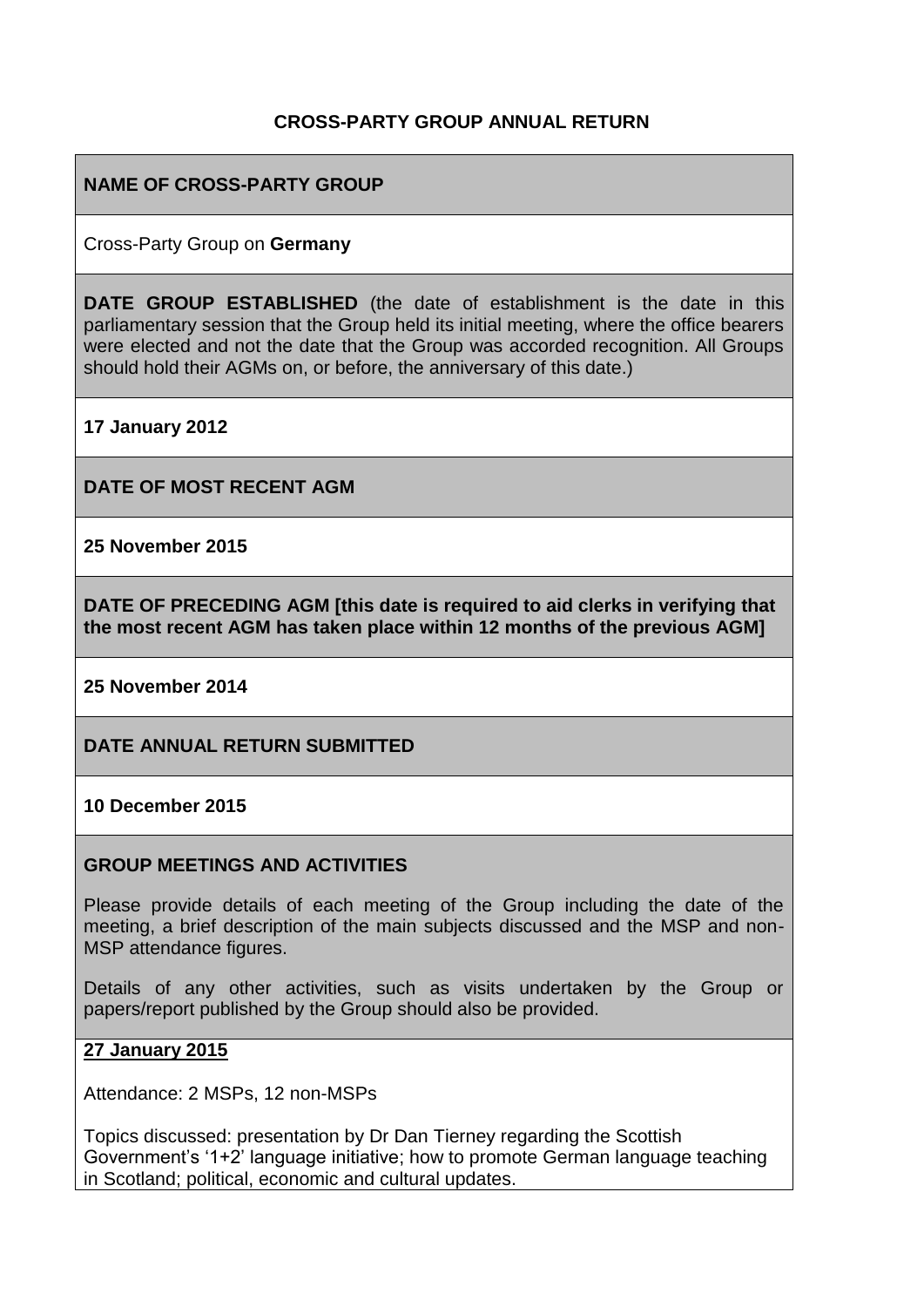# **31 March 2015**

Attendance: 2 MSPs, 10 non-MSPs

Topics discussed: a presentation by Petra Wetzel on the success of the West Brewery; political, economic and cultural updates.

## **26 May 2015**

Attendance: 1 MSP, 8 non-MSPs

Topics discussed: a presentation by Manuela Calchini on the work of VisitScotland; the departure of the present Consul General; political, economic and cultural updates.

### **30 September 2015**

Attendance: 2 MSPs, 11non-MSPs

Topics discussed: a presentation by Jan Eichhorn of Edinburgh University on the comparisons between political systems in Germany and the UK; welcome to the new Consul General; political, economic and cultural updates.

### **25 November 2015**

Attendance: 3 MSPs, 13 non-MSPs

Topics discussed: AGM; a presentation by Johannes Augustin on the work of Scottish Development International's German office; political, economic and cultural updates.

### **MSP MEMBERS OF THE GROUP**

Please provide names and party designation of all MSP members of the Group.

Colin Beattie MSP [SNP] Cameron Buchanan MSP [Conservative] Colin Keir MSP [SNP] Ken Macintosh MSP [Labour] Gordon MacDonald MSP [SNP] Lewis Macdonald MSP [Labour] Jamie McGrigor MSP [Conservative] John Pentland MSP [Labour] David Torrance MSP [SNP]

### **NON-MSP MEMBERS OF THE GROUP**

For organisational members please provide only the name of the organisation, it is not necessary to provide the name(s) of individuals who may represent the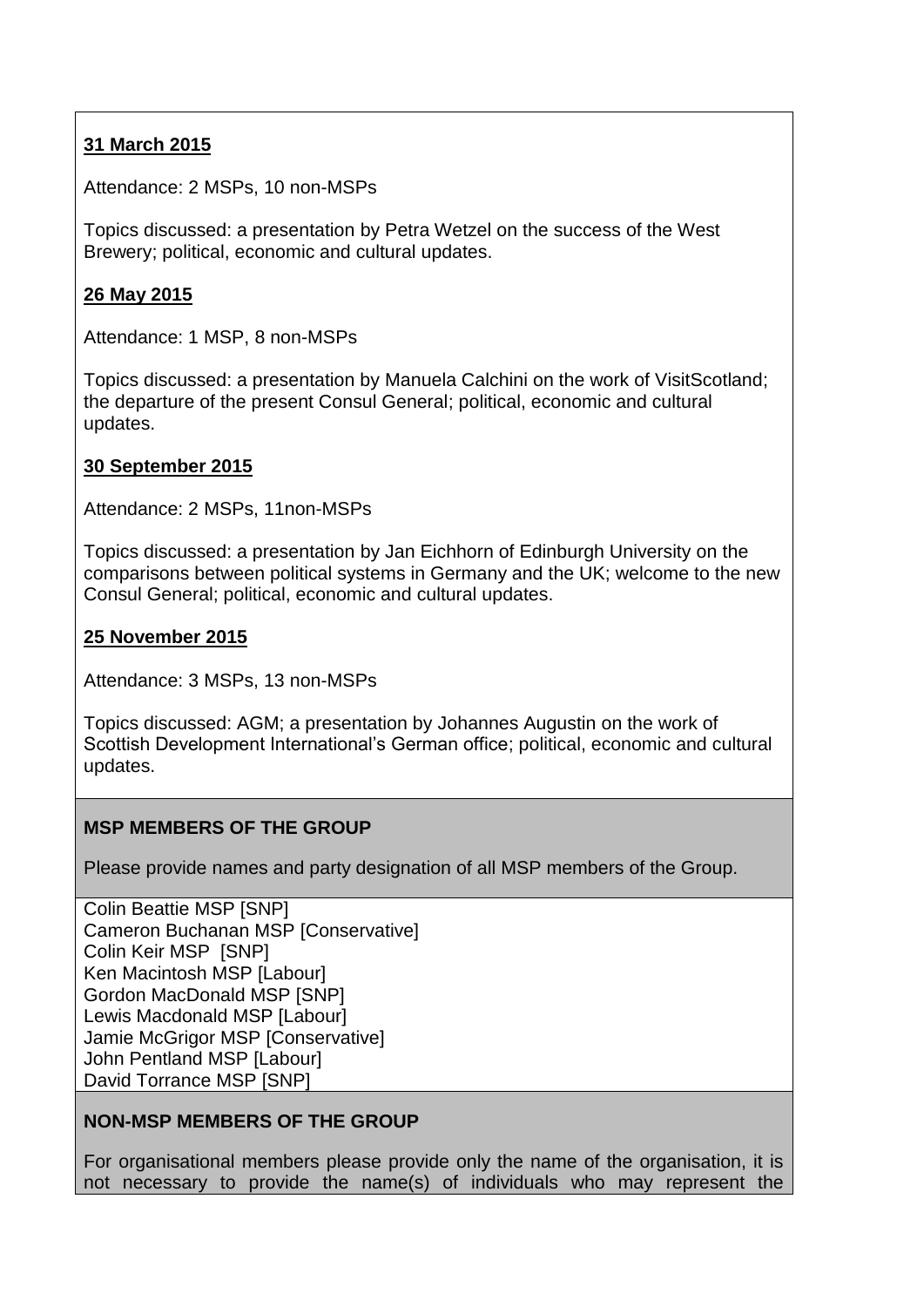| organisation at meetings of the Group. |                                                                   |  |
|----------------------------------------|-------------------------------------------------------------------|--|
| Individuals                            | Petra Wend                                                        |  |
|                                        | Louise Gardiner                                                   |  |
|                                        | <b>Max Scharbert</b>                                              |  |
|                                        | <b>James Trolland</b>                                             |  |
|                                        | <b>Stefan Buettner</b>                                            |  |
|                                        | Manuela Calchini                                                  |  |
|                                        | Nicola de Paoli                                                   |  |
|                                        | Petra Biberbach                                                   |  |
|                                        | Jeannette Rissmann                                                |  |
|                                        | <b>Barbara Strickland</b>                                         |  |
|                                        | <b>Heinrich Schnettger</b>                                        |  |
|                                        | <b>Charandeep Singh</b>                                           |  |
|                                        | <b>Elisabeth Magnes</b>                                           |  |
|                                        | Annette Götzkes                                                   |  |
| Organisations                          | Consulate General of the Federal Republic of Germany,<br>Scotland |  |
|                                        | <b>Consulate General of Austria Edinburgh</b>                     |  |
|                                        | <b>Consulate General of Switzerland</b>                           |  |
|                                        | Goethe-Institut                                                   |  |
|                                        |                                                                   |  |

# **GROUP OFFICE BEARERS**

Please provide names for all office bearers. The minimum requirement is that two of the office bearers are MSPs and one of these is Convener – beyond this it is a matter for the Group to decide upon the office bearers it wishes to have. It is permissible to have more than one individual elected to each office, for example, coconveners or multiple deputy conveners.

| Convener               | <b>Colin Beattie MSP</b>                                   |
|------------------------|------------------------------------------------------------|
| <b>Deputy Convener</b> | Jens-Peter Voss<br>Jamie McGrigor MSP<br>John Pentland MSP |
| Secretary              | <b>Graeme Henderson</b>                                    |